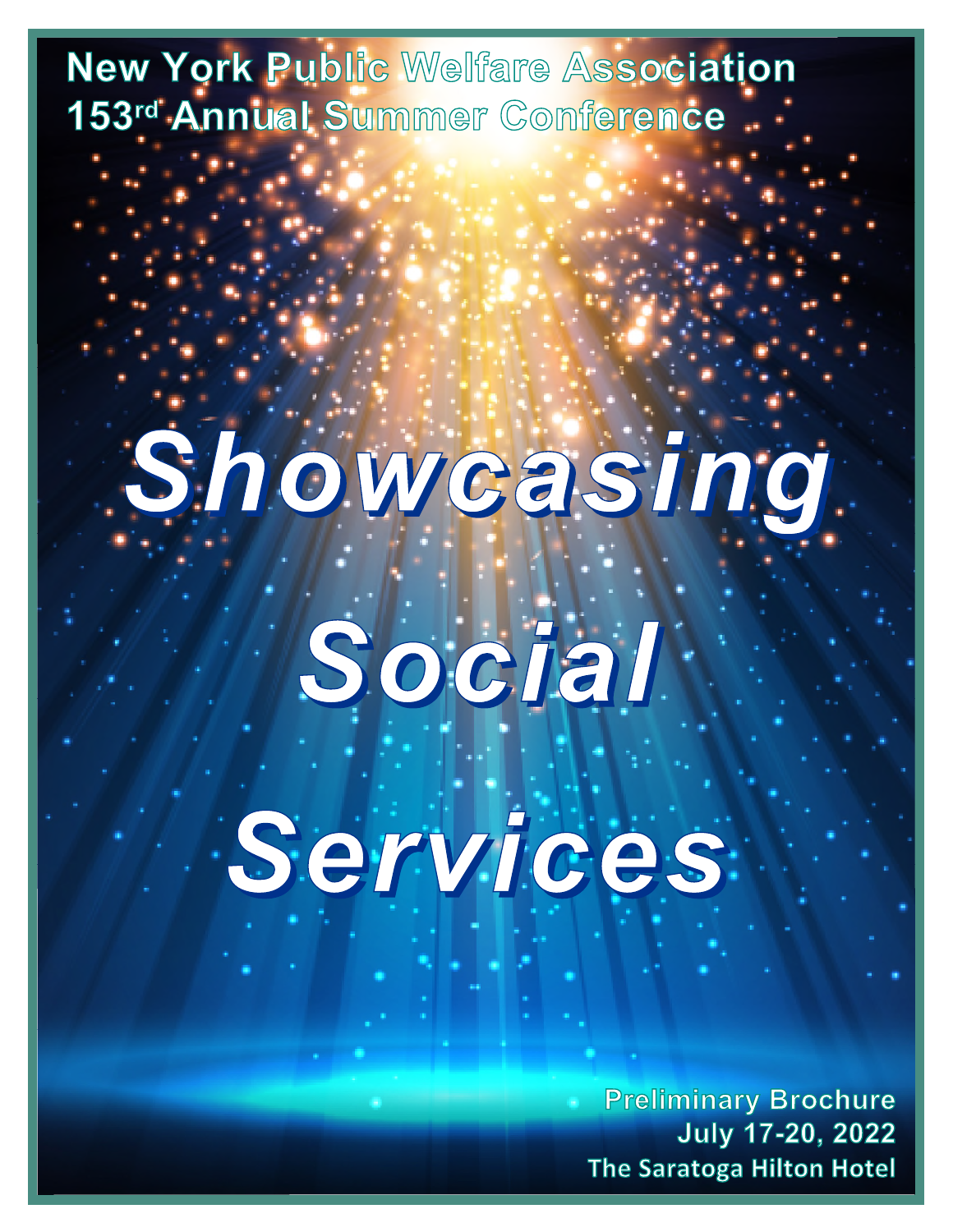## NYPWA's 153rd Annual Summer Conference

July 17-20, 2022 • The Saratoga Hilton Hotel • Saratoga Springs, New York

#### *Opening Address*



#### *Reaching the Heart*

Tom Varano loves challenging and motivating audiences with personal stories and life-lessons that offer hope and encouragement. He paints real-life examples of strength, courage, and perseverance that are choreographed to powerful music that draws the audience into what is being created. His performance will take you through an amazing journey of excitement, suspense, motivation, and surprise as you enter an arena of inspiration and creativity. Tom Varano presented at a prior virtual conference and is coming back with an all new presentation so that you can fully share in the live experience. Painting allows him the opportunity to show how important it is to be yourself, be creative, follow your dreams, have faith, and take chances. You never know what you might discover. Whatever your passion, do it with all of your heart.

#### **NYPWA President, Commissioner Eileen Tiberio, Invites You to Our Summer Conference**

*"Join your colleagues in Saratoga for the summer conference. Come hear what new things others have been up to and get to know the new faces. Experience the power of in-person conversations again."* 

#### **NYPWA Conference Liaison/Commissioner Michael McMahon**

*"Our conferences are vibrant events that recharge, energize, and inspire attendees! Make plans to attend and meet new people, share ideas, and be refreshed. We have an irresistible starting line-up of presentations by local commissioners and staff that are not to be missed."*

#### **Attorneys' Can Earn Up To 10.5 CLEs See Page 14**

*Take Advantage of Our Group Discount for LDSS – 6th Registrant Is Free!* 

**Sunday ■ July 17**

3:00 PM - 6:00 PM **Exhibit Setup and Registration**

4:30 PM - 6:00 PM **Conference Registration**

6:00 PM **Dinner on Your Own**

## **Monday ■ July 18**

7:30 AM - 8:45 AM **Breakfast Buffet**

8:00 AM - 5:00 PM **Conference Registration**

9:00 AM - 5:00 PM **Exhibit Area Open**

**9:00 AM- 10:30 AM Concurrent Sessions** *NYPWA Board of Directors' Meeting*

#### *APS Involuntary Interventions*

#### *(1.5 CLEs, 75 minutes)*

This presentation will include a review of APS statutes and regulations, with a brief overview of the Prevalence and Cost of Financial Exploitation Studies. It will also include a discussion on how and when DSS attorneys involve themselves in involuntary interventions (i.e., Access orders, STIPSOs, POA special proceedings, and guardianships)—as well as involuntary interventions deriving from EMDTs and OPWDD cases.

*Presenter:*

**Morgan R. Thurston, Esq.**, Assistant Welfare Attorney, Onondaga County Department of Law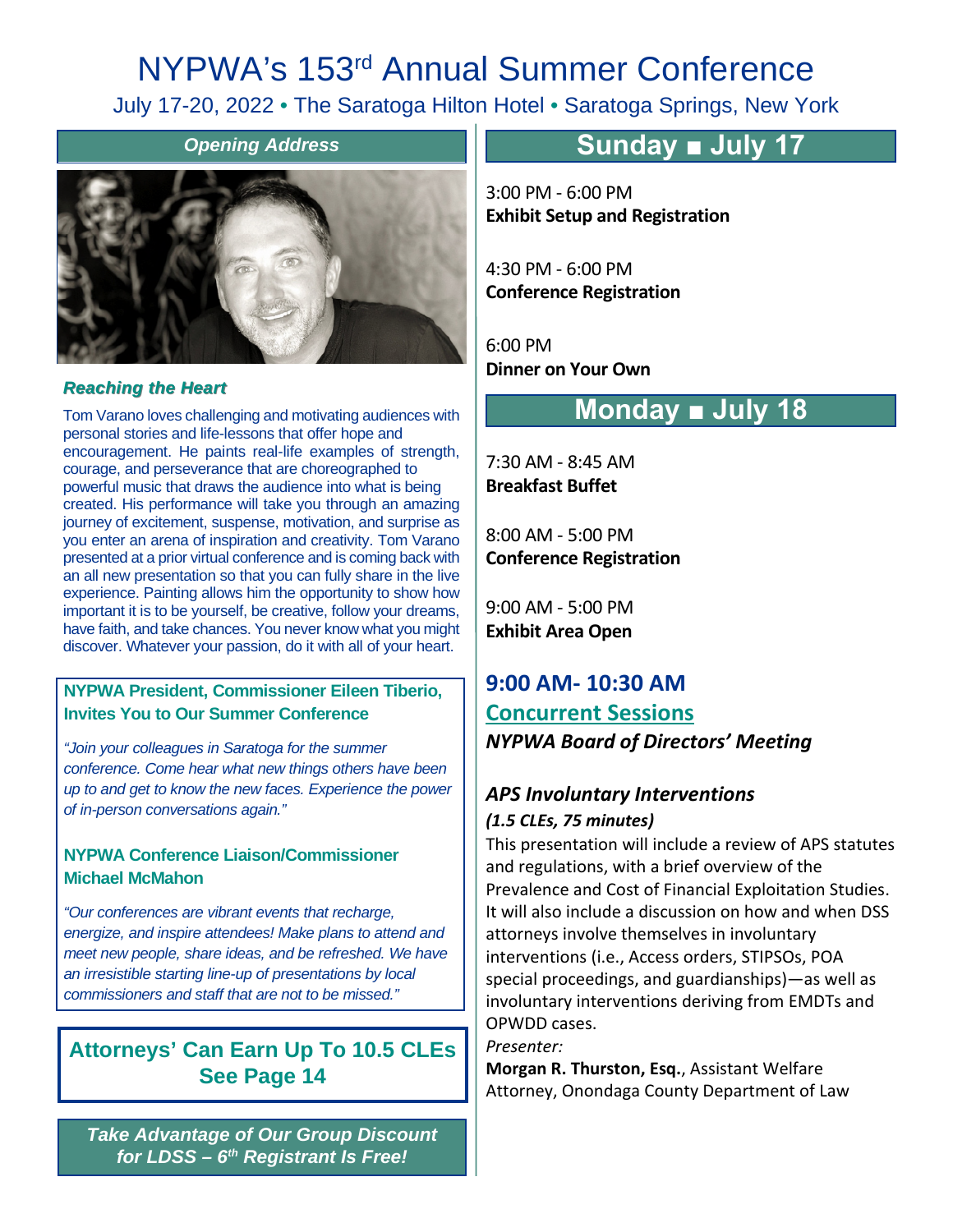#### **M o n d a y ■ J uly 1 8**

#### *A Fresh Way of Thinking*

This interactive session will demonstrate proven frameworks and strategies geared toward fostering creative thinking and problem-solving skills.

*Presenter:*

**Diane Roesch**, Solutions Consultant, RV Rhodes Inc.

#### *Expanding Access to Child Care*

#### **(75 Minutes)**

This interactive session will be co-presented by OCFS and Local Department of Social Services (LDSS) staff. OCFS will provide an overview of the childcare elements included in the enacted budget and other program initiatives—including how OCFS can effectively support districts in implementing these changes to the Child Care Assistance Program (CCAP). OCFS will highlight how collaboration with local districts is shaping the system. LDSS staff will share their successes and challenges encountered as part of local efforts to expand access to childcare.

*Presenters:*

**Merideth Infantino**, Director, Bureau of Child Care Assistance, OCFS

**Sonoma Pelton**, Child Care Assistance Program Manager, OCFS

**Nora Yates**, Associate Commissioner, OCFS **Denise Read**, Deputy Commissioner, Monroe County DSS

**Sabrina Jaar Marzouka**, Commissioner, Dutchess County DCFS

**Paul Brady**, Commissioner, Schenectady County DSS

#### *Effective Child Support Administration (Attendance is Limited to LDSS Child Support Coordinator Staff)*

Please join your colleagues in addressing what's happening in your district and beyond. This is an opportunity for meaningful dialogue on the issues that matter most to you concerning the local administration of child support. *Presenters:*

**Maria Restivo**, Child Support Enforcement Coordinator, Ulster County DSS **Susanne Recktenwald**, Child Support Enforcement Coordinator, Steuben County DSS

#### *Raising the Lower Age of Juvenile Delinquency*

Presenters will review the 'Raise the Lower Age of Juvenile Delinquency' legislation that takes effect 12/29/22. OCFS will review the statutory requirements for local districts including planning and delivery of services. The session also includes an opportunity to hear about implementation plans at the local district level and collaboration at the state level.

*Presenters:*

**Lynn Tubbs**, Director of Cross Systems Supports, OCFS

**Karen Sessions**, Supervisor of Cross Systems Supports, OCFS

**TBD**, Local Department of Social Services partners

#### 10:30 AM

**• Coffee Break •** *Sponsored by*  **Conduent**

## **11:00 AM - 12:15 PM** *Welcome & Opening Address*

#### **12:30 PM - 1:15 PM Luncheon**

#### **1:30 PM - 3:00 PM**

## *State & Local Commissioners' Dialogue (This Meeting is Limited to State and*

#### *Local Commissioners)* Commissioners of OTDA and OCFS, and their

executive deputies, are invited to discuss current issues facing social services with local DSS commissioners. The session will begin with topics from local commissioners, followed by time for state commissioners to raise additional issues.

*Chaired by:* **Eileen Tiberio**, NYPWA President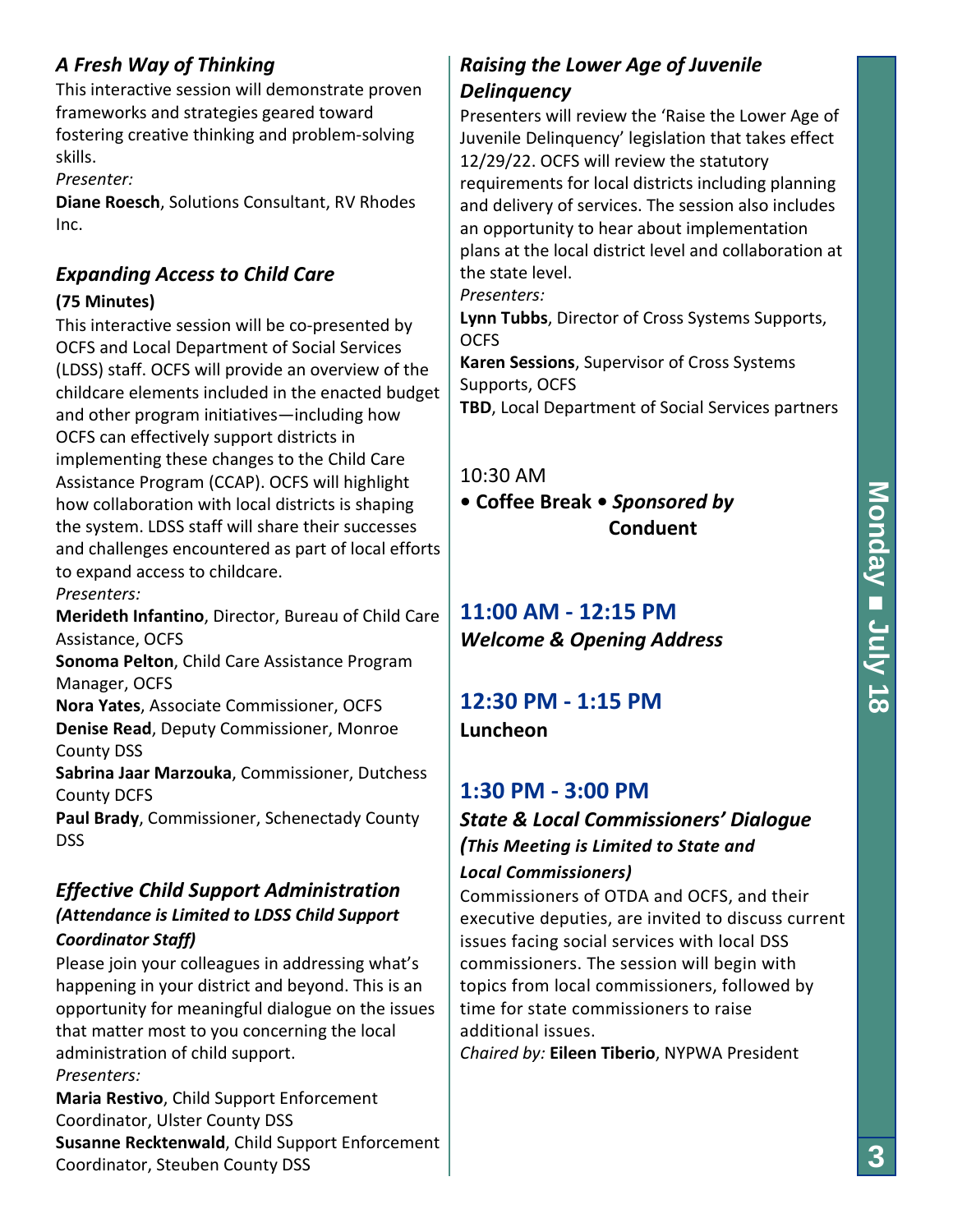## **1:30 PM - 3:00 PM**

#### **Concurrent Sessions**

#### *Updates on Family Court & Evidence*

#### *(1.5 CLEs, 75 minutes)*

This session will review relevant court decisions involving evidentiary issues in child protective cases.

#### *Presenters:*

**Vineet Chawla, Esq.**, Senior Team Leader & Legal Trainer, NYC ACS **Marlee Galvez, Esq.**, Legal Trainer, NYC ACS

#### *Long Term Care Update*

DOH will present updates on activities in the long-term care arena—focusing on services, such as personal care and consumer directed services. *Presenters:*

**Susan Montgomery**, Director, Division of Long-Term Care, DOH, OHIP

**Cherlyn B. Fay**, Director, Long Term Care Section, Division of Long Term Care, DOH, OHIP

#### *NYC Child Support Electronic Case Folder System*

#### **(75 Minutes)**

The NYC Human Resources Administration designed the Electronic Case Folder System (ECFS) to store all legal documents needed for child support court cases, allowing them to track the movement of these documents from intake to processing to court preparation by agency attorneys. The system, which will be implemented in Fall 2022, will facilitate the timely filing of cases with the Court, reduce the potential loss of paper documents, and reduce delays due to transporting paper files.

#### *Presenter:*

**Elizabeth Kumar**, Deputy Commissioner for the Office of Child Support Services, NYC HRA

#### *Innovations In SNAP*  **(60 Minutes)**

In recent years NYC DSS/HRA invested in powerful tools such as Access HRA and SNAP On-Demand Telephone Interviews to enhance the client experience. The Agency made simultaneous investments to improve the staff user experience in

systems used to maintain applicant and client relationships. The result was removing cases from individual SNAP Center siloes so that case actions could occur by the next available worker ensuring that fluctuations in SNAP center caseloads, and other factors, do not disadvantage clients. Another benefit is that SNAP-only clients can receive customer care and support at any HRA SNAP Center. This workshop will explore these technological innovations and operational enhancements.

*Presenter:*

**Gregorio Morales**, Assistant Deputy Commissioner, SNAP Operations, Family Independence Administration, NYC DSS/HRA

#### *Reducing Child Placements with START*

This presentation focuses on the National Sobriety Treatment and Recovery Teams (START) Model, an evidence-based program (EBP) that has been shown to improve outcomes for families in the child welfare system due to parental substance use and child maltreatment. Attendees will receive an overview of the START Model, including discussion on implementation pathways, available funding sources, program evaluation design, and detailed review of current scientific evidence. Oswego County DSS will also participate on the panel since the county will be implementing START in 2022-23. *Presenters:*

**Tina Willauer**, MPA, Program Director, National START Training and Technical Assistance Program, Children & Family Futures

**Sara Finley**, Director of Services, Oswego County DSS

**Marti Babcock**, Deputy Commissioner, Oswego County DSS

#### *Bridges Out of Poverty Local District Best Practices*

Many districts utilize the "train the trainer" Bridges Out of Poverty curriculum. During this presentation, panelists will discuss best practices for delivering this training to agency staff and community partners. In addition, there will be a review of LDSS poverty initiatives and implementation strategies—as well as a discussion on resources, peer support, communities of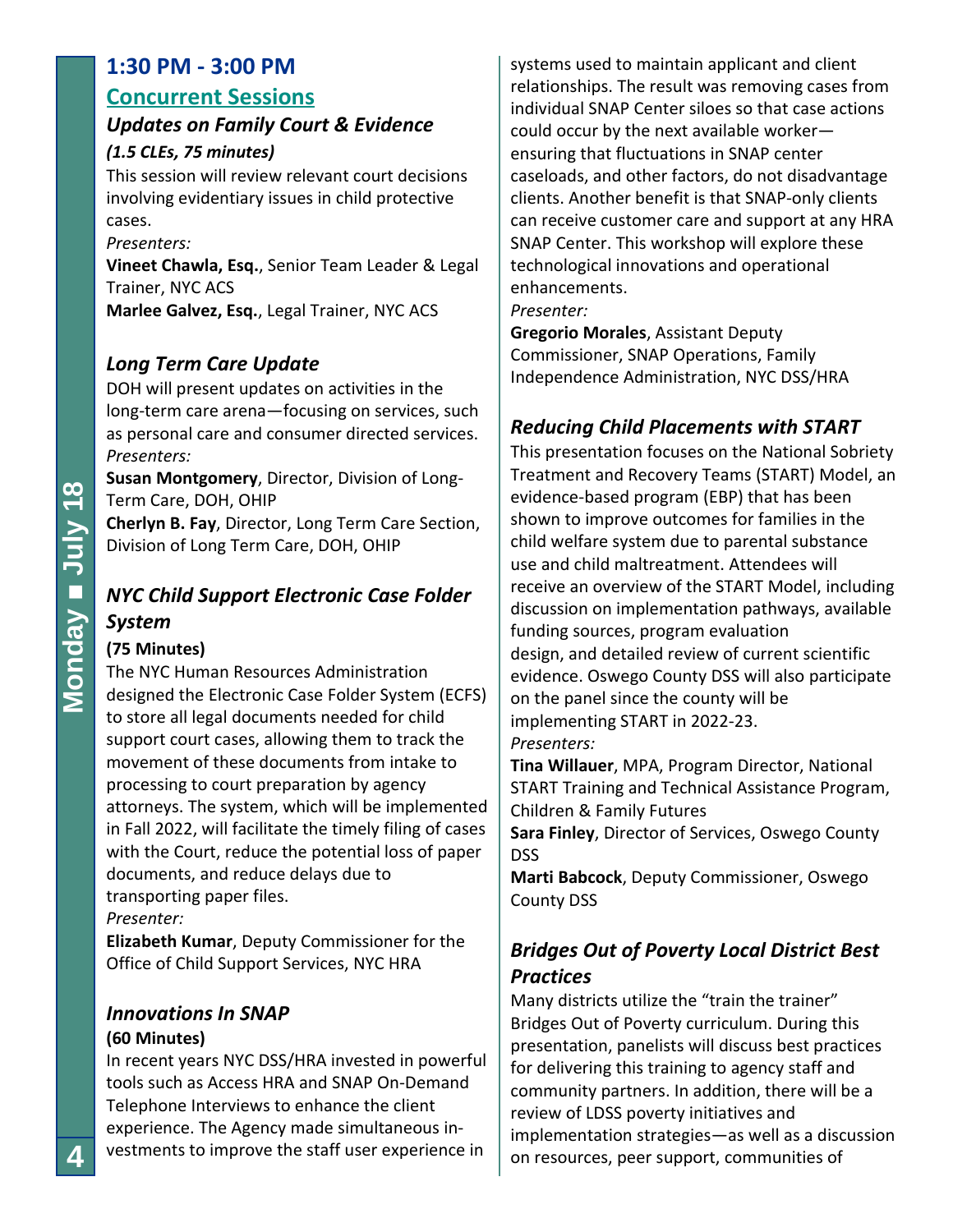practice and challenges.

*Presenters:*

**Robin Coffey**, Senior Training Coordinator, SUNY Buffalo State College, LEADS **Jennifer Coker-Wiggins**, Staff Development Specialist, Westchester County DSS **Julie Franco**, Staff Development Training Coordinator, Chautauqua County DHHS **Rich Holcomb**, Deputy Commissioner, Clinton County DSS

3:30 PM

**• Coffee Break •** *Sponsored by*  **Northwoods** 

## **3:30 PM - 5:00 PM Concurrent Sessions**

#### *Child Welfare Case Law*

#### *(1.5 CLEs, 90 minutes)*

A review of child welfare case decisions issued between January and June 2022. Included will be cases related to FCA Article 10, TPRs, Fair Hearings, and others encountered in child welfare practice.

*Presenter:*

**Mark E. Maves, Esq.**, Counsel to NYPWA

#### *The World of a Fiscal Administrator (Part I)*

#### *(Attendance is Limited to LDSS Staff)*

Whether you're a seasoned fiscal administrator or relatively new to the job, hearing from your peers on strategies they use to complete their work is essential for professional growth. During the first part of this LDSS-only session, a panel of local fiscal pros will discuss and generate conversations on best practices involving, but not limited to: monitoring allocations; making the best use of ceiling reports; staying on top of claiming deadlines; how to pull from claims; understanding schedules.

*Presenters:*

**Rochelle Gray**, Manager of Social Services Accounting, Ontario County DSS **Brian M. Napoleon**, Director of Budget & Finance, Dutchess County DCFS **Elizabeth Provenzano**, Director of Finance, Ulster County DSS

#### *NYC Child Support Youth Model* **(75 Minutes)**

NYC has been working to find alternative ways to better serve young adult parents connected to the child support program, many with very young children. Through the Youth Model, the HRA Office of Child Support Services strives to provide a better start for young parents when they first enter the child support program. Using a positive youth development approach, this model creates an intake process specifically targeted to better support young custodial and noncustodial parents through the child support process. *Presenter:*

**Elizabeth Kumar**, Deputy Commissioner for the Office of Child Support Services, NYC HRA

#### *Coaching to Improve Child Welfare Outcomes*

#### **(60 Minutes)**

Fidelity monitoring refers to a system of measuring and analyzing how a program is implemented and achieves desired outcomes. This panel discussion will focus on moving away from simple replication to program innovation. Inventive strategies for measuring quality and using these measures to achieve successful program outcomes through coaching will be shared.

*Presenters:*

**Catie Gavin**, Deputy Assistant Commissioner, Erie County DSS

**Christa Foschio-Bebak**, Director of Quality Improvement & Training, CCNY, Inc.

#### *TANF Data Collaborative and Predictive Modeling*

OTDA policy, program, and research staff have been engaged in the "TANF Data Collaborative" —a federal project with seven other states as a support in creating and using longitudinal data resources to better understand and serve families in poverty. OTDA and a group of local district staff have been collaborating on using this data to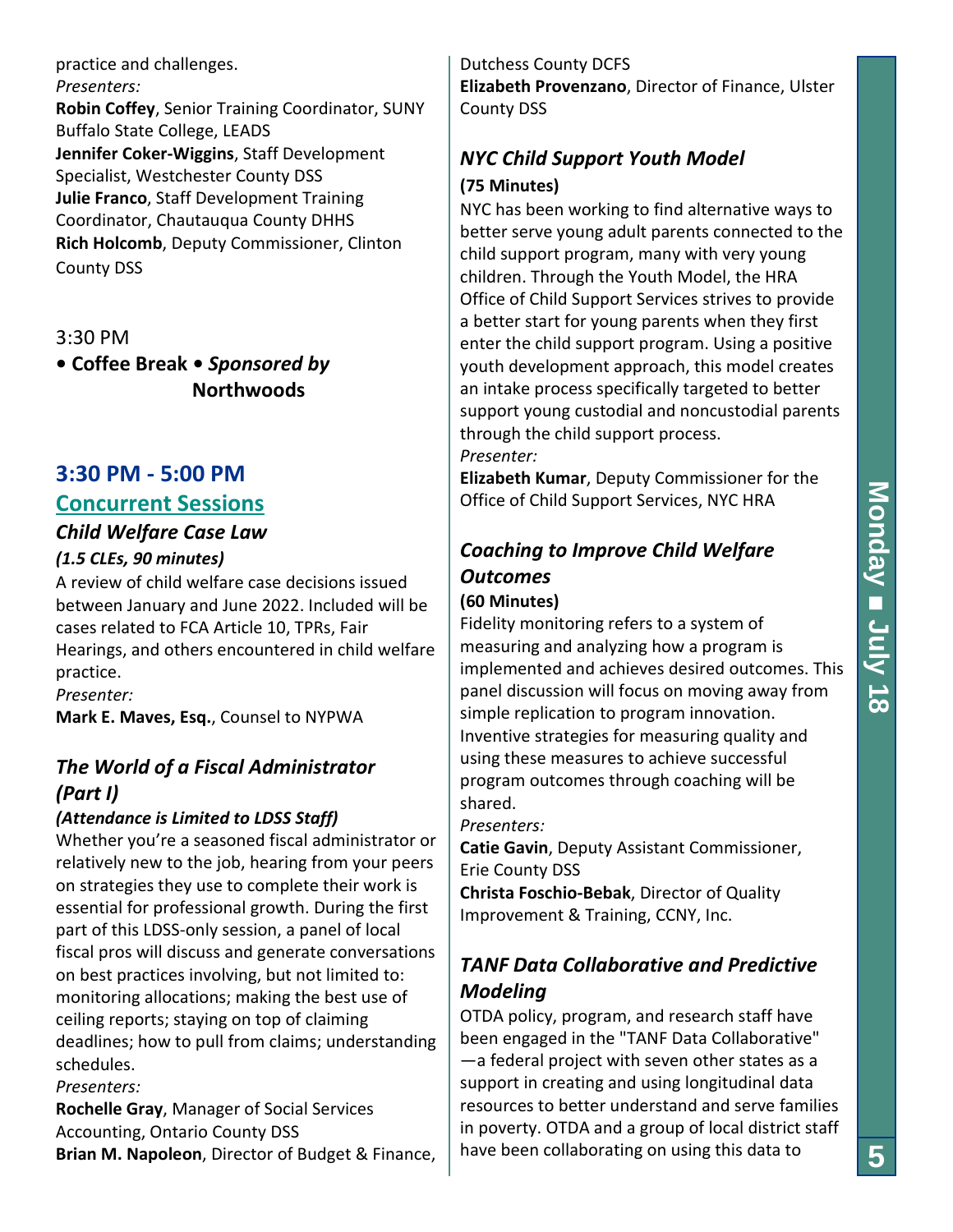answer the question: "How well can administrative data predict which TA clients are more likely to need assistance for two or more years?" Come find out about the model and its possible uses for OTDA and local districts. Feel free to share your ideas about predictive modeling applications in NYS.

#### *Presenters:*

**Fang Cheng**, Research Scientist, OTDA **Britany Orlebeke**, Research Scientist, OTDA **Stephanie Boshart**, Director, Employment & Advancement Services, OTDA **Bill Koncelik**, Bureau Chief, TA & SNAP Employment Policy, OTDA **TBD**, Member of NYS Local District Predictive Model Expert Working Group

#### *Pivotal Conversations Among Local Commissioners (Attendance is Restricted to LDSS Commissioners ONLY)*

This session is designed by and for local commissioners who wish to explore how others are tackling current challenges by moving forward with bold new strategies. Each topic will be led by a different commissioner.

#### *Reimagine Workforce Recruitment*

As recruitment and retention continue to challenge local department of social services, the Workforce Recruitment and Retention Workgroup focused its efforts on broadening and diversifying the applicant pool by re-imagining the caseworker exam, finalizing the media toolkit, and working with the Social Work Education Consortium (SWEC) to provide current caseworkers opportunities to earn their BSW or MSW. *Presenters:*

**Lisa Ghartey Ogundimu, Esq.**, Deputy Commissioner, CWCS, OCFS **John Craig**, PIO, OCFS **Maria Kenneally**, NYS Department of Civil Service **John Quinan**, NYS Department of Civil Service **Dr. Mary McCarthy**, School of Social Welfare, University at Albany

**Jennifer Maurici, LMSW**, Special Assistant to the Deputy Commissioner, CWCS, OCFS

5:30 PM - 6:30 PM **Commissioners' Reception** *(LDSS Commissioners Only)*

#### **Saratoga Dine-Around**

If you purchase a hotel and meal package or an individual ticket for Monday night dinner, you will receive a \$35 dinner voucher. Please come to the NYPWA registration table for information on using your Dine-Around voucher at participating local restaurants on Monday evening.

## **Tuesday ■ July 19**

7:30 AM - 8:45 AM **Breakfast Buffet**

8:00 AM - 5:00 PM **Conference Registration**

9:00 AM - 5:00 PM **Exhibit Area Open**

## **9:00 AM- 10:30 AM**

#### **Concurrent Sessions**

#### *Changes to Administrative Appeals and SCR Reform*

#### *(1.5 CLEs, 90 minutes)*

This presentation covers the complex changes to the process for administrative appeals challenging findings of child abuse and/or maltreatment that resulted from the enactment of SCR reform—as well as addressing common legal questions, providing an implementation update, and discussing implementation challenges and compliance strategies since the legislation took effect January 2022.

*Presenters:*

**Cassandra Kelleher-Donnaruma, Esq.**, Senior Director, Division of Child Welfare and Community Services (CWCS), OCFS

**Kelleena Richards, Esq.**, Senior Attorney, ICAPP, CWCS, OCFS; Lisa Ghartey Ogundimu, Esq., Deputy Commissioner, CWCS, OCFS

**Lisa Ghartey Ogundimu, Esq.**, Deputy Commissioner, CWCS, OCFS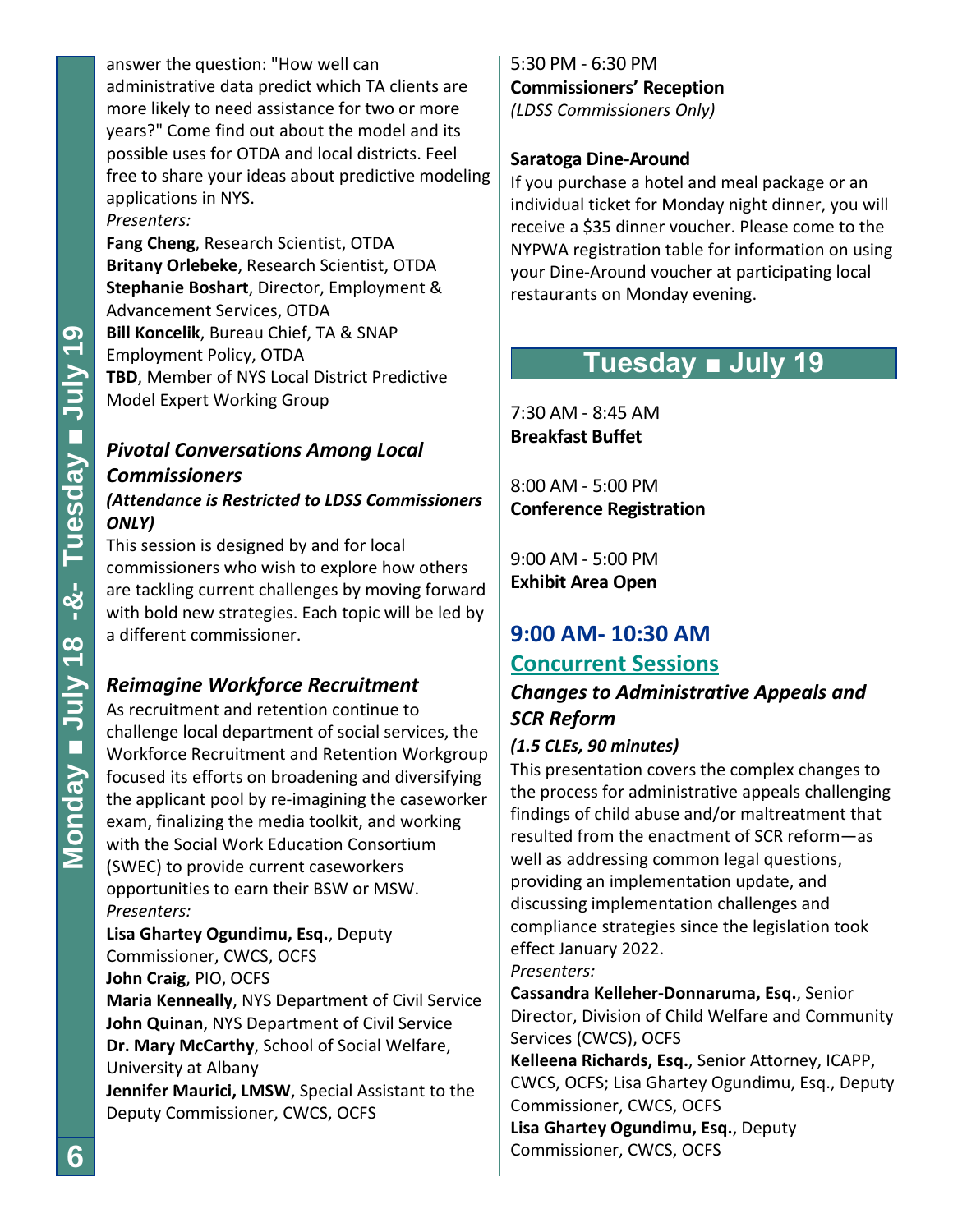**Steve Connolly, Esq.**, Director and Chief Administrative Law Judge, Bureau of Special Fair Hearings, Division of Legal Affair, OCFS

#### *Medicaid Eligibility Update*

Representatives from DOH's Division of Eligibility and Marketplace Integration (DEMI) will provide updates on NYS budget changes, disability reviews, and the unwind of Medicaid easements under the COVID-19 public health emergency. *Presenters:*

**Lisa Sbrana**, Director, DEMI, DOH, OHIP **Kathleen Johnson**, Director, DEMI, Marketplace Medicaid Eligibility, Integrity & Third Party Coverage, DOH

**Mary Frances Carr**, Director, DEMI, Bureau of Long Term Care/SSI-Related Populations, DOH **Anne Marie Massaro**, Director, DEMI, Bureau of Consumer Relations & Local District Support, & Upstate Eligibility Systems, DOH

**Maryann Lashombe**, Director, DEMI, Medical Evidence Gathering Unit, DOH

**Diane Farrell**, Director, DEMI, Program Review and Division Support, DOH

**Marguerite Montysko**, Director, DEMI, Bureau of External Audit, DOH

**Karen Burek**, DEMI, Bureau of Program Review, DOH

#### *OCFS Funding: What's in? What's out? What's new?*

This session will provide an overview OCFS funding streams -- both federal and state -- that are available for reimbursement by local departments of social services. OCFS will also discuss notable changes included in the FY 2023 Enacted Budget, as well as emerging policies and insights for local fiscal administrators.

*Presenters:*

**Bryan Bagstad**, Director, Bureau of Budget Management, OCFS **Shonna Clinton**, Local Assistance Manager, OCFS

#### *Crisis Planning, Response & Delivery of Services*

#### **(75 Minutes)**

Emergencies, by their very nature, are difficult to prepare for, but the efficient delivery of social

services and community support is never more essential than in moments of widespread crisis. This presentation will explain key concepts of crisis planning, response, and delivery of services at the local level through learned and lived experiences ranging from mass shootings to the COVID-19 pandemic.

*Presenters:*

**John Liddle**, Commissioner, Sullivan County DHHS/DSS

**Laura Quigley**, Commissioner, Division of Community Resources, Workforce Development Board of Sullivan, Inc.

#### *Fair Futures: Advancing Outcomes for Children in Foster Care*

NYC launched the Fair Futures initiative in 2019, a first of its kind partnership among the ACS, 26 foster care agencies, several foundations, and other partners to advance education, employment, and housing outcomes among youth in foster care. The initiative has provided thousands of young people ages 11-21 with coaching and tutoring, as well as specialized support with succeeding in school, exploring careers, planning for life beyond high school, and connecting to affordable housing. This presentation will examine the first three years of Fair Futures implementation from an ACS perspective—discussing key challenges, lessons learned, and plans for the future.

*Presenters:*

**Sonia Gonzalez**, Executive Director, NYC ACS **Kenia Maldonado**, Executive Director, NYC ACS **Yurij Pawluk**, Associate Commissioner, NYC ACS **Raymond Singleton**, Assistant Commissioner, NYC ACS

**Christopher Tan**, Assistant Commissioner, NYC ACS

#### *Child Support Program Updates Part I*

Come hear the latest program developments including federal and State level updates; mid-year performance overview; recently issued and in development policy guidance impacting districts; recently released and in development training opportunities; and Program Operations and Fiscal Operations updates.

*Presenters:*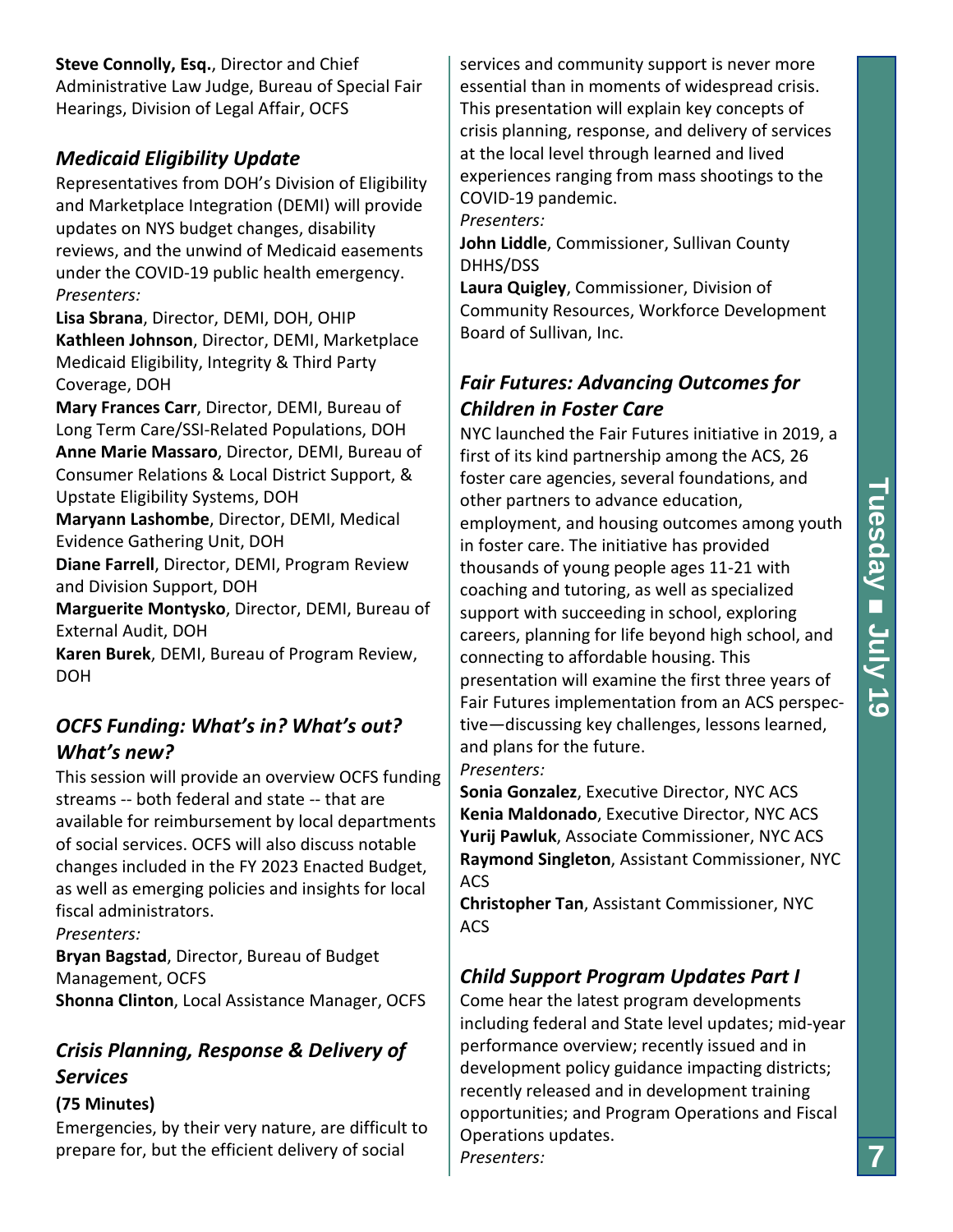#### **Eileen Stack**, Assistant Deputy Commissioner & Director, OTDA/CSS

**Monique Rabideau**, Assistant Director, OTDA/CSS **Susanne Dolin**, Assistant Director, OTDA/CSS **Aimee Furdyna**, Senior Attorney, OTDA/CSS **Karen Sicurelli**, Bureau Chief - Data Management, OTDA/CSS

**Lisa Schroeder**, Bureau Chief - Fiscal Operations, OTDA/CSS

#### *Behavioral Interventions to Advance Self-Sufficiency*

In 2018 and 2019, Monroe County DHS, with assistance from OTDA, participated in a federal research project with MDRC to study behavioral interventions in increasing client attendance/ participation in employment requirements. The pandemic has delayed the release of the results, but preliminary data suggests positive outcomes. We will share the process of participating in a federal research project, lessons on developing interventions and how we are using behavioral science in other areas within the Financial Assistance Division.

#### *Presenters:*

**Denise Read**, Deputy Commissioner, Monroe County DHS

**Elizabeth O'Brien**, Employment Coordinator, Monroe County DHS

**Rebecca Schwartz**, Research Associate, MDRC **Nancy Forgue**, Site Coordinator, MDRC Contractor

10:30 AM **• Coffee Break •** *Sponsored by*  **KinderSystems**

#### **11:00 AM - 12:15 PM Concurrent Sessions**

#### *Overcoming Evidentiary Challenges in Domestic Violence (1.5 CLEs [.5 CLE in Ethics & Professionalism],*

*75 minutes)*

An examination of recent cases of Domestic Violence (DV)/Intimate Partner Violence (IPV) as well as tips and ethical considerations in calling a survivor of DV/IPV as a witness. Topics to include DV legal cases, updates, evidence, and ethical witness preparation. *Presenters:*

**Jennifer Sadaka, Esq.**, Legal Trainer, NYC ACS **Iman Akbar, Esq.**, Legal Trainer, NYC ACS

#### *Modify 2 Modify: How We Twisted Our Internal Process to Implement the E-Mods* **(60 Minutes)**

This presentation is a step by step breakdown of how the Dutchess County Medicaid Department processes the Environmental Modification's for the 1915c Consolidated Children's Waiver Program. This workshop will feature strategies on how we wove together DOH & county requirements. We are encouraging a highly interactive discussion between the participants to highlight success stories from their experiences. *Presenters:*

**Christine Nastasi**, Social Welfare Manager II, Dutchess County DCFS

**Jade Sprauer**, Social Welfare Worker II, Dutchess County DCFS

#### *Hot Topics for State & Local Fiscal Administrators*

Join local fiscal administrators and state staff from OCFS, OTDA and DOH in a discussion of fiscal issues directly affecting social services districts. *Presenters:* **Bryan Bagstad**, Director, Bureau of Budget Management, OCFS **Mala Boolchandani**, Director, Bureau of Financial Operations, OCFS **Mary Bucca**, Assistant Director, Bureau of

Financial Services, OTDA **Anil Thomas**, Principal Accountant, DOH

#### *Effective Strategies for Local Commissioners & Deputy Commissioners (Session Restricted to LDSS Commissioners and Deputy Commissioners)*

Successfully communicating the work of social services with local elected officials, county managers, department heads, other agencies, and community partners is essential to the role of the commissioner. This workshop is for commissioners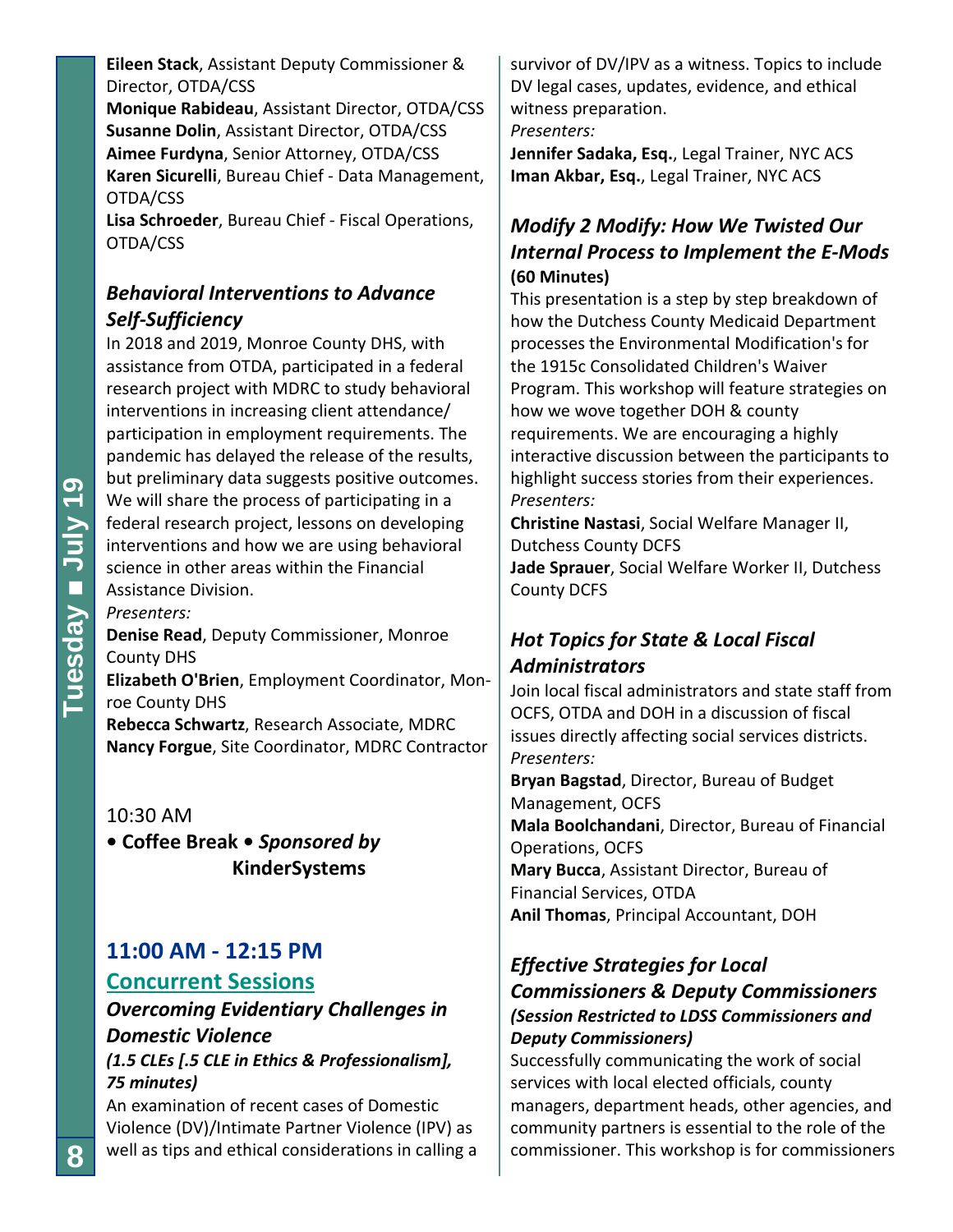exploring this role, as well as deputy commissioners designated to step into this role when needed. Useful tips and techniques will be discussed.

*Presenters:*

**John Liddle**, Commissioner, Sullivan County DHHS/DSS

**Michael McMahon**, Commissioner, Montgomery County DSS

**Thomas Lippie**, Deputy Commissioner, Montgomery County DSS

#### *Maximizing Family Team Decision Making*

The Family Team Decision Making (FTDM) model is a departure from traditional child welfare practice to a more family-inclusive approach. This presentation seeks to encourage the integration of FTDM as a collaborative approach that affords everyone at the table an opportunity to address safety concerns and create a unified plan. Westchester DSS will provide an overview of the model, discuss how it was integrated, the pros and cons of the process, and parental experiences with FTDM.

*Presenters:*

**Michelle Bethencourt-Garcia**, Child Welfare Manager I, Westchester County DSS **Dawn LiGregni**, FTDM Facilitator **TBD**, Guest Parent

#### *Child Support Program Updates Part II*

Session will provide updates on system enhancements and releases; DataMart; Fiscal Operations; Integrated Eligibility System (IES); and other matters related to Contract Administration and the State Disbursement Unit. *Presenters:*

**Eileen Stack**, Assistant Deputy Commissioner & Director, OTDA/CSS

**Monique Rabideau**, Assistant Director, OTDA/CSS **Susanne Dolin**, Assistant Director, OTDA/CSS **Shannon Smith**, Bureau Chief - Integrated Eligibility Systems (IES), OTDA/CSS **Jennifer Pekins**, Bureau Chief - Systems Operations and Development, OTDA/CSS **Karen Sicurelli**, Bureau Chief - Data Management,

OTDA/CSS **Elizabeth McGeough Gamache**, Bureau Chief - Program Operations and Contract Administration,

#### OTDA/CSS

**Jennifer Sherry**, Bureau Chief - State Disbursement Unit, OTDA/CSS

#### *2Gen Onondaga - A New Approach to Public Benefits and Overcoming Poverty*

Onondaga County DSS-ES is launching a new poverty reduction pilot program to provide intensive case management for young families receiving temporary assistance. It will take a two-generation approach to interrupt the cycle of poverty for parents and children in the same household. The program will focus on five areas of family well-being as defined by the Aspen Institute and will also incorporate EMPATH's framework and engagement of mobility mentoring. The County will also provide support to lessen the impact of the benefits cliff.

*Presenters:*

**Jennifer Robinson**, Deputy Commissioner TA, Onondaga County DSS/ES

**Sarah Easterly**, Program Coordinator, Onondaga County DSS/ES

**Gabby Palozzola**, Income Maintenance Specialist, Onondaga County DSS/ES

**Sandra O'Connor**, Case Manager, Onondaga County DSS/ES

**Stephanie Fitzgibbon**, Case Manager, Onondaga County DSS/ES

#### **12:15 PM - 1:15 PM Lunch**

#### **1:30 PM - 3:00 PM Concurrent Sessions** *Confidentiality Part I*

## *(1.5 CLEs, 90 minutes)*

This session will review all things confidential, including the debut of the Confidentiality Handbook (Version 2022.5) and a compendium of confidentiality questions and answers. We will cover topics in the Handbook—especially any changes in the new version, which will include an Appendix with the recently revised LGS-01 records retention schedule. Questions are highly encouraged!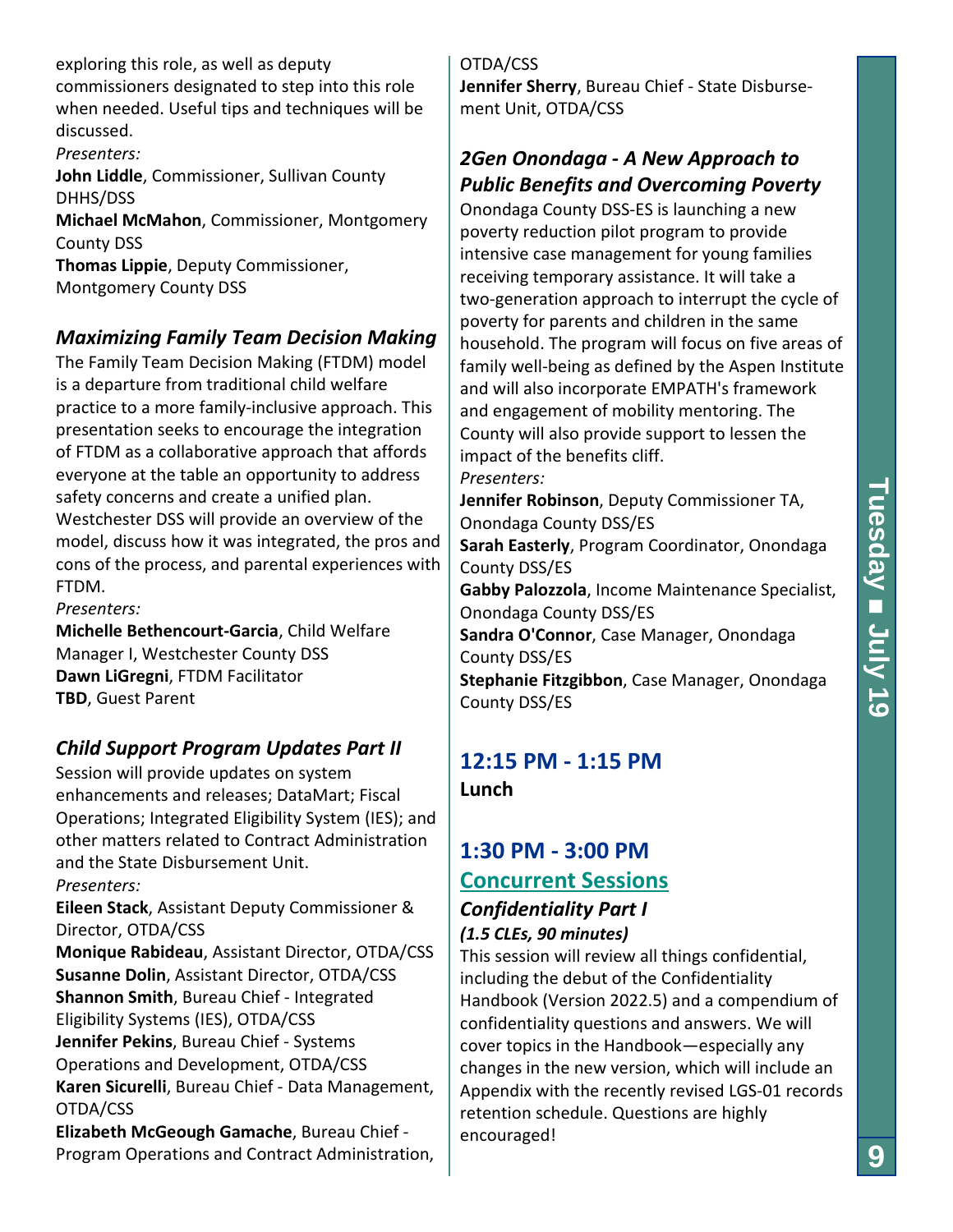#### *Presenter:*

**Mark E. Maves, Esq.,** Counsel to the NYPWA

#### *Recruitment & Retention Best Practices*

LDSS are facing a staffing crisis that is leaving them struggling to hire and retain employees across all job titles. During this presentation, panelist will discuss: creative and innovative uses of technology in recruitment and hiring; job fairs and other employment related events; marketing and recruitment strategies; using focus groups, exit interviews and climate surveys to develop recruitment/retention interventions and improve morale. Come hear some new ideas and share a few of your own!

#### *Presenters:*

**Marlene Reynolds**, Staff Development Coordinator, Steuben & Schuyler County DSS **Jessica Hyde**, Staff Development Coordinator, Jefferson County DSS **Tracy Merrick**, Staff Development/Youth Bureau Supervisor, Franklin County DSS

#### *Integrated Eligibility System Program Update (Vendors Are Prohibited From Participating in This Workshop)* **(60 Minutes)**

During this session attendees will learn about IES Program updates, including accomplishments to date and plans going forward. *Presenters:*

**Dana Rosenstreich**, IES Program Director, ITS **Beth Bloodgood**, Deputy Director, Program Management, ITS

**Dennis Packard**, Business Change Lead, ITS **Mark Israel**, IPMO Lead, ITS **David Bach**, EECM Program Manager, ITS **Kim Shaver**, OCM Lead, ITS **Tim Milos**, Data Management Lead, ITS

#### *Interventions To Build Resiliency In Children Residing In Shelter*

DHS Family Services has been piloting two generation interventions in partnership with universities and non-profits that raise the bar of services for our clients and develop social emotional learning and resiliency in children

residing in shelter. These interventions include the NYC Moms intervention, which is a stress reduction intervention for mothers residing in shelter, with outcomes that include second generation benefits; The Strong In Shelter intervention, which is a maternal depression intervention to help mothers be engaged and present for their children; and the Reading So Lit intervention, which develops social emotional learning and a love of reading in 5-8 year old children residing in shelter. *Presenter:*

**Doreen Howe**, Deputy Commissioner, Family Services, NYC DHS

#### *APS Enhanced Multidisciplinary Team*

Enhanced Multidisciplinary Teams (E-MDTs) are a partnership among public and private organizations with the goal of working collaboratively to improve the process of protecting adult victims of abuse and financial exploitation, as well as improve the outcomes of complex elder abuse cases. Attendees will learn the role of EMDTs—especially in cases involving financial abuse; how to develop and maintain E-MDT; and how E-MDT administrators and coordinators can adapted to adverse circumstances to support organizations that serve elder abuse victims.

*Presenters:*

**John Fella**, Deputy Commissioner, Rockland County DSS

**Ed Bergman**, Adult & Long-Term Care Supervisor, Tompkins County DSS

#### *Reimagining the Front Door of Child Welfare*

#### **(60 Minutes)**

This session will offer information on Implicit Bias Reduction during intake—including internal SCR training for intake staff; intake screening protocols for parental drug/alcohol use; and the updated OCFS Mandated Reporter training. OCFS will also share strategies used to manage harassing callers, encourage anonymous callers to leave contact information, as well as information regarding the Collaborative Safety work at the SCR and with two regional Child Fatality Review Teams.

**10**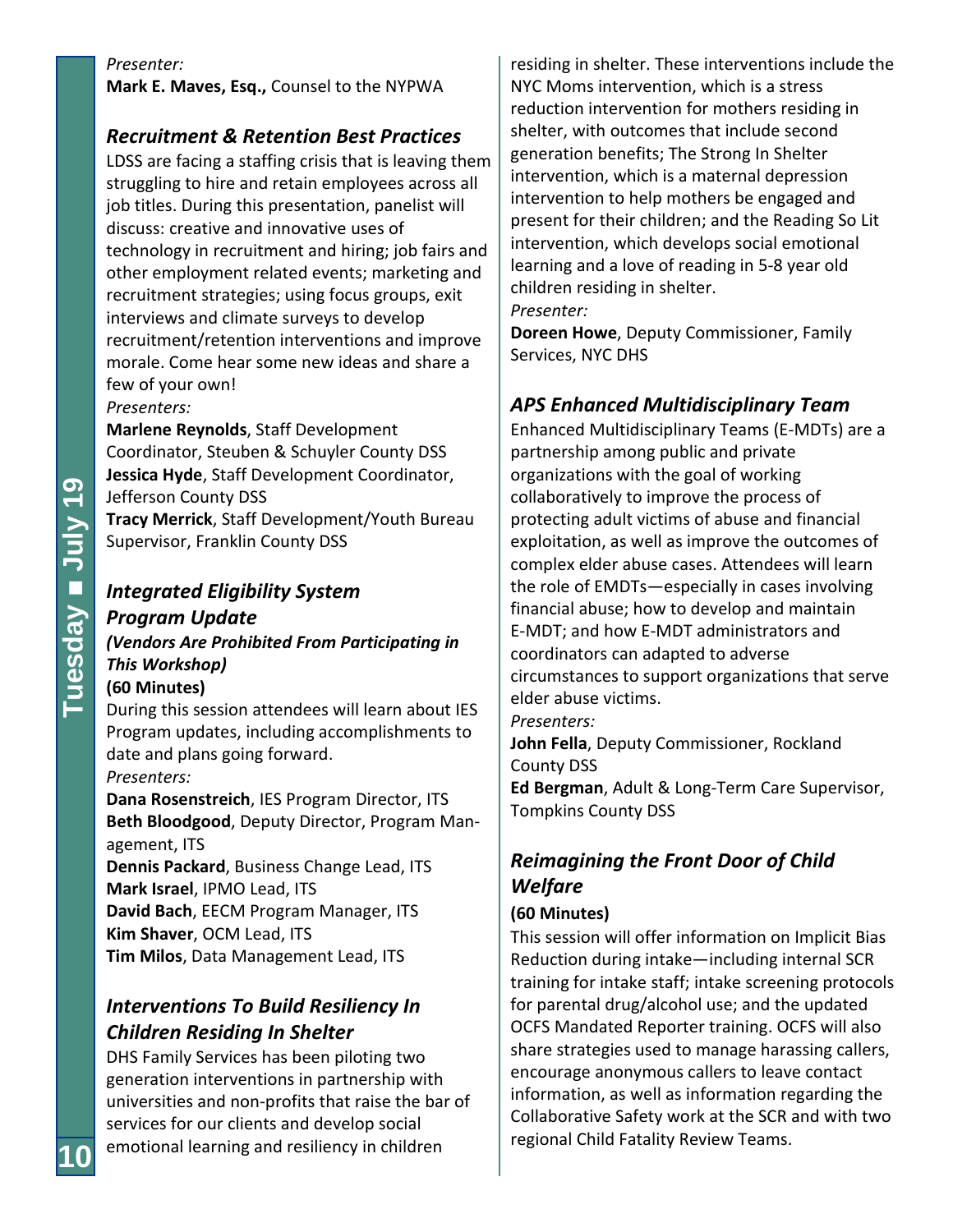#### *Presenters:*

**Kathryn Shelton**, Associate Commissioner, OCFS **Kristin Gleeson**, SCR Director, OCFS

#### *Aligning Local Stakeholders to Collaborate on Multi-Systemic Issues*

#### **(60 Minutes)**

Join in a discussion on the importance of establishing collaborative relationships with stakeholders. The discussion will include who to involve in discussions about situations involving multi-systemic issues; how to address complex case resolution without fully relying on other service systems and/or agencies—or feeling that there are no other viable solutions. The goal is to find yourself as part of the solution to these difficult challenges involving children and adults with complex needs.

#### *Presenter:*

**Brian Hart, LCSW-R**, Commissioner, Chemung County DSS & MH

3:00 PM

**• Coffee Break •** *Sponsored by*  **KPMG** 

#### **4:30 PM - 5:30 PM**

#### *Staff Development Association Meeting (This Meeting is Restricted to Local Districts) Chairperson:*

**Kelly Eagan**, President, SDANYS, and Cortland County SDC

#### *Integrated Eligibility System Meeting (LDSS Workgroup Only)*

#### **3:30 PM- 5:00 PM**

#### **Concurrent Sessions**

#### *Confidentiality Part II (1.5 CLEs, 90 minutes)*

This session will review all things confidential, including the debut of the Confidentiality Handbook (Version 2022.5) and a compendium of confidentiality questions and answers. We will

cover topics in the Handbook—especially any changes in the new version, which will include an Appendix with the recently revised LGS-01 records retention schedule. Questions are highly encouraged!

#### *Presenter:*

**Mark E. Maves, Esq.,** Counsel to the NYPWA

#### *The World of a Fiscal Administrator (Part II)*

#### *(Attendance is Limited to LDSS Staff)*

Whether you're a seasoned fiscal administrator or relatively new to the job, hearing from your peers on strategies they use to complete their work is essential for professional growth. During the second part of this LDSS-only session, a panel of local fiscal pros will discuss and generate conversations on best practices involving, but not limited to: the intricacies and options under FFFS; child welfare funding streams and choices. *Presenters:*

**Donald Horan**, Deputy Commissioner—Finance, Allegany County DSS

**Jessica L. Weinman**, Jessica L. Weinman, Director of Administrative & Fiscal Services, Cattaraugus County DSS

#### *Temporary Assistance & Employment Forum*

#### *(This Meeting is Limited to State & Local DSS)* **(60 Minutes)**

OTDA will participate in a roundtable discussion exclusively for Temporary Assistance and Employment Directors and their staff to discuss items identified by OTDA as agency priorities as well as topics for discussion identified by districts. *Presenters:*

**Alison Maura**, Director of Temporary Assistance, OTDA

**Stephanie Boshart**, Director, Employment & Advancement Programs, OTDA **Bill Koncelik**, Bureau Chief, TA & SNAP

Employment Policy, OTDA

#### *Before the Call: Strategies to Support Families*

The goal of New York State's system

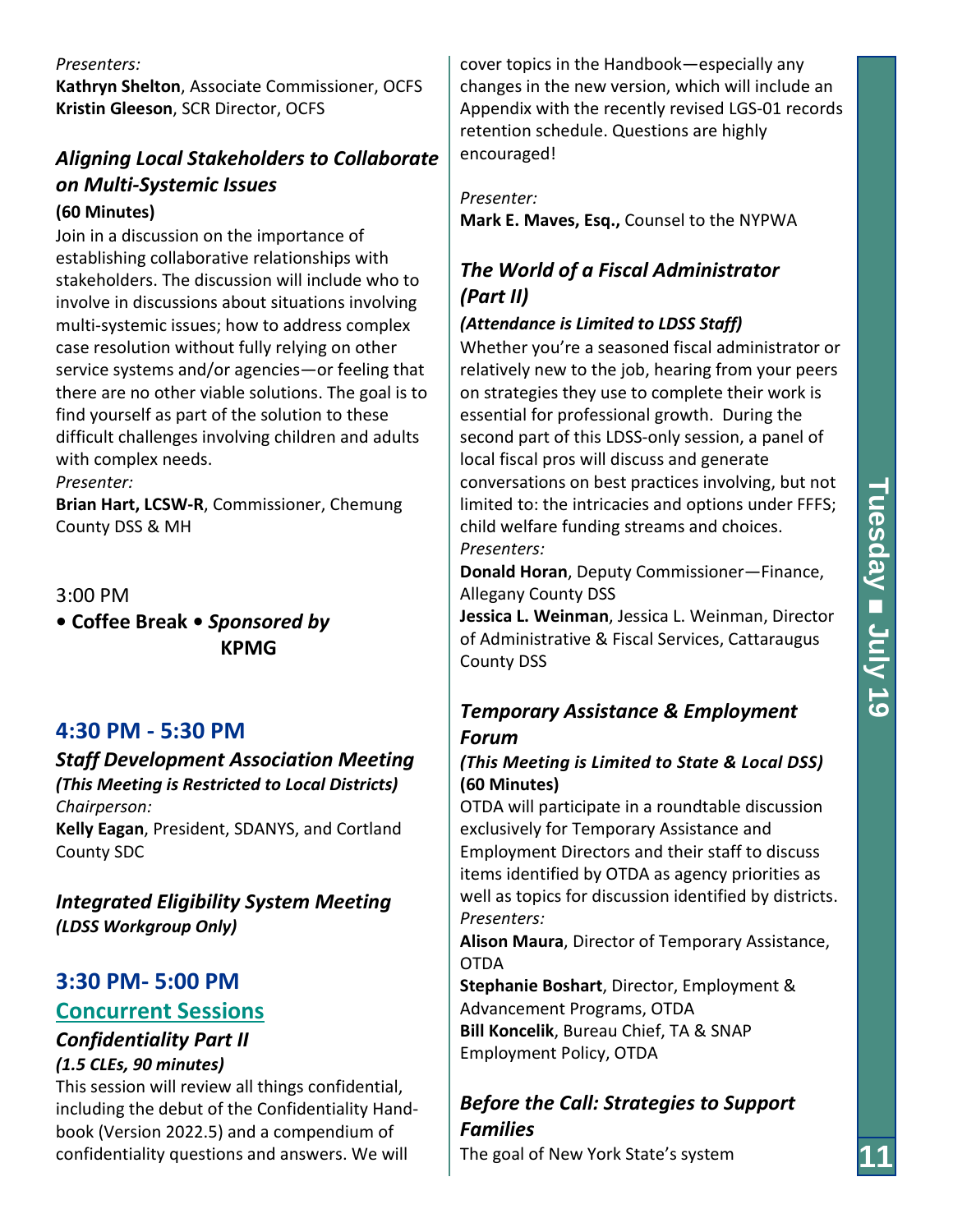transformation is to push services further upstream to support families. Specifically, we are looking to reduce child removals, lower foster care numbers, and prevent repeated family CPS contacts. This presentation will highlight three innovative strategies (Guaranteed Income, CarePortal, and Mobile Response Units) which will help move the state from a 'child welfare system' to a 'child and family well-being system'. *Presenters:*

**Gail Geohagen-Pratt**, Associate Commissioner, Division of Child Welfare & Community Services (CWCS), OCFS

**Jennifer Maurici**, Special Assistant to the Deputy Commissioner, CWCS, OCFS

**Amanda Darling**, Buffalo Regional Office Director, **OCFS** 

**Thalia Wright**, Commissioner, Monroe County DHS

#### *Counseling for Employee Performance* **(60 Minutes)**

Employee performance issues can be a drain on any team. What's the most effective way to address a performance issue while maintaining your own sanity? Come engage in a discussion about what works and how to set yourself up for success.

*Presenter:*

**Eileen Tiberio**, Commissioner, Ontario County DSS

#### **6:00 PM - 7:00 PM**

**• Cocktail Reception •** *Sponsored by*  **The Saratoga Hilton**

## **Wednesday ■ July 20**

**7:00 PM - 9:00 PM Buffet Dinner** 

7:30 AM - 8:45 AM **Breakfast Buffet**

8:00 AM - 11:00 AM **Conference Registration**

## *LDSS Commissioners' Meetings*

*Presiding:* **Eileen Tiberio**, NYPWA President

7:30 AM - 8:30 AM *Commissioners Only Networking Breakfast* 

#### 8:30 AM - 10:00 AM *Commissioners' Meeting & Policy Discussion*

President Eileen Tiberio will facilitate a discussion on issues that arose during the conference and other compelling topics of interest to local commissioners.

10:00 AM - 10:45 AM *Meeting with Acting State Medicaid Director*

10:45 AM - 11:00 AM *Wrap-up and Next steps*

AM **• Coffee Break •** 

#### 9:00 AM - 10:30 AM

## *LDSS Attorneys' Meeting*

*(This Meeting is Restricted to Local Districts Only)*

LDSS counsel are invited to discuss any bills from the 2022 Legislation session that might impact Family Court or other LDSS legal practice. Included in the discussion will be legislation related to the qualifications for court ordered forensic evaluators, and a bill related to the rights of non-marital parents in adoption, surrender, and TPR proceedings. Please feel free to submit in advance any other suggestions for the discussion. Meetings at future conferences may include state counsel depending on issues that are brought forward.

*Facilitator:*

**Mark E. Maves, Esq.**, Counsel to the NYPWA

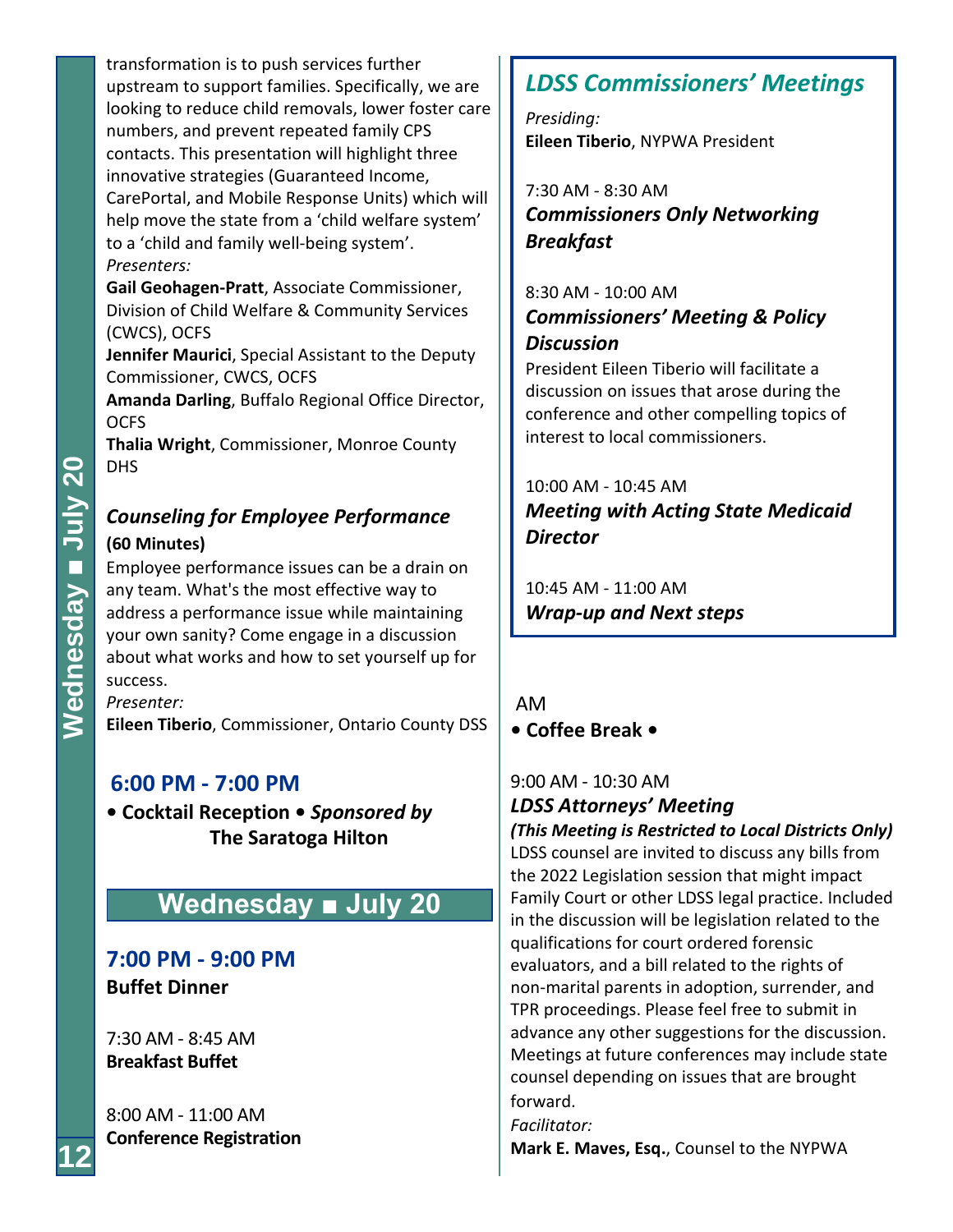#### *Deputy Commissioners' Leadership Network Meeting*

*(Attendance is Limited to LDSS Administrators)* Deputy Commissioners and other upper-level administrators will address issues that arose during the conference, local experiences, new

challenges, and other topics of interest.

*Facilitated by Steering Committee:*

**Theresa Giovanniello**, Deputy Commissioner, Dutchess County DCFS

**Monica Brown**, Deputy Commissioner, Onondaga County DSS/ES

**Rich Holcomb**, Deputy Commissioners, Clinton County DSS

**Irene Kurlander**, Deputy Commissioner, Orange County DSS

#### *LDSS Fiscal Policy Dialogue*

#### *(Attendance is Limited to LDSS Staff)*

Fiscal administrators will convene to discuss a wide range of fiscal issues. Discussion leaders will share strategies that help put districts in a stronger fiscal position. *Facilitators:* **John Befus**, First Deputy Commissioner, Westchester County DSS **Ken Knappe**, Executive Assistant for Finance & Administration, Suffolk County DSS **Michael Moiseyev**, Deputy Commissioner, NYC-ACS

#### *State and Local Child Support Meeting (Attendance is limited to OTDA & LDSS Child Support Coordinator Staff)*

This wrap-up meeting is an opportunity to discuss new policy and procedures that were presented at the conference and to strategize how local districts will be able to implement them. *Facilitators:*

**Maria Restivo**, Child Support Enforcement Coordinator, Ulster County DSS **Susanne Recktenwald**, Child Support Enforcement Coordinator, Steuben County DSS

#### *Developing & Elevating the Strategic Leader*

This thought-provoking and interactive strategic workshop explores questions surrounding your

rights and responsibilities as a human services leader—and support for a diverse, inter-generational workforce. The workshop will offer a variety of models, tools, self-assessments, and resources aimed at developing the leadership traits needed to effectively enhance workplace diversity, equity, and inclusion. *Presenter:*

**Marvela L. Guice, M.S.**, President, Marvela L. Guice Organizational and Staff Development Training Services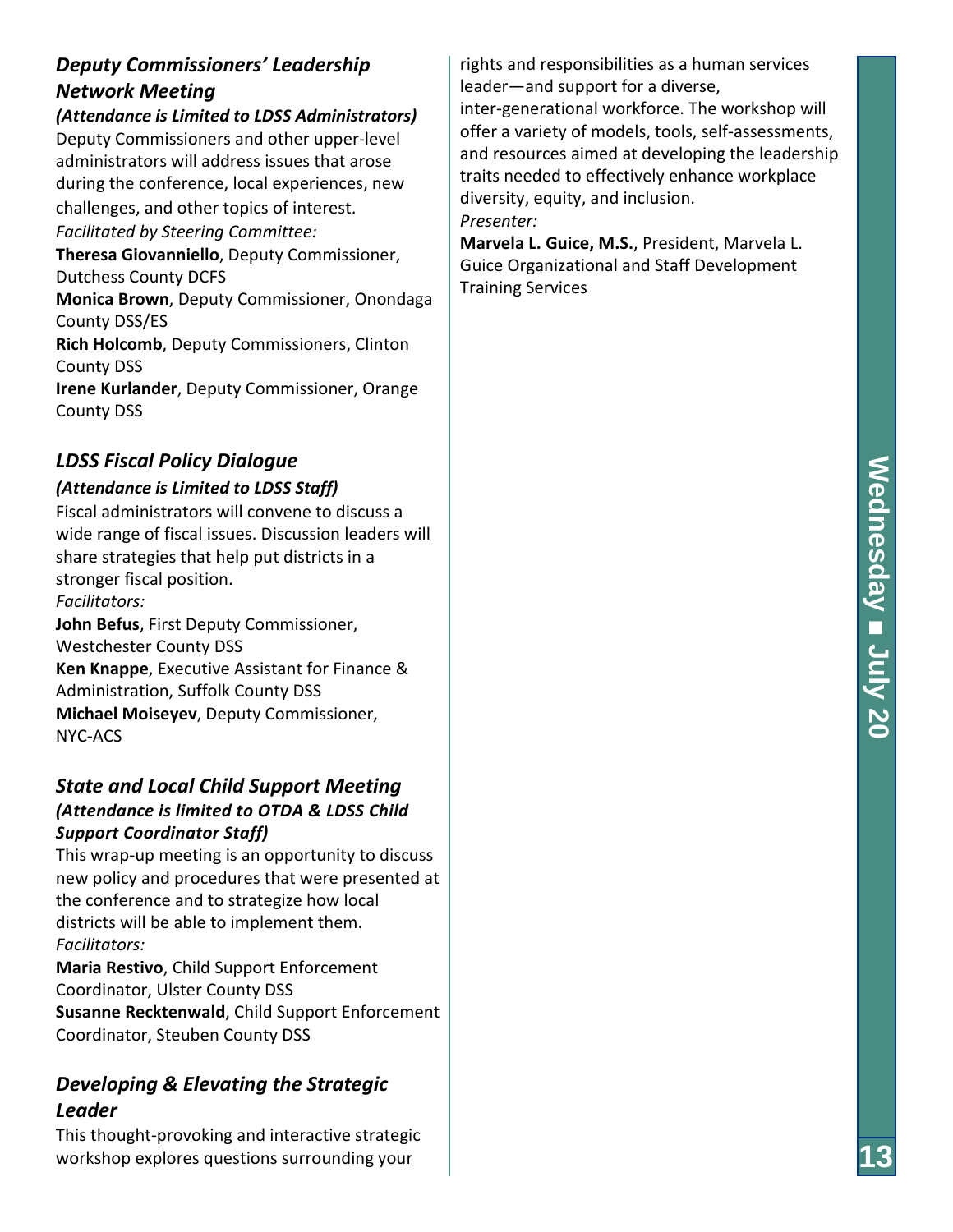## *Attorneys' CLE Information*

All legal sessions are in-person only and will not be recorded. Local DSS attorneys are eligible for up to 10.5 hours of CLE credits with their paid registration and confirmed attendance.

#### **Sign-in for CLEs opens 15 minutes prior to start of each session.**

NYPWA will be providing CLEs for:

- *APS Involuntary Interventions (1.5 CLEs, 75 mins.)*
- *Updates on Family Court & Evidence (1.5 CLEs, 75 mins.)*
- *Child Welfare Case Law (1.5 CLEs, 90 minutes)*
- *Changes to Administrative Appeals and SCR Reform (1.5 CLEs, 90 mins.)*
- *Overcoming Evidentiary Challenges in Domestic Violence (1.5 CLEs [.5 CLE in Ethics & Professionalism], 75 mins.)*
- *Confidentiality Part I (1.5 CLEs, 90 mins.)*
- *Confidentiality Part II (1.5 CLEs, 90 mins.)*

**Handouts** for legal workshops will be posted at www.NYPWA.org for you to review and choose which documents to download to your laptop or tablet or print out and bring to the conference.

Attorneys must attend in person to participate and to qualify for CLEs. Both attorneys and non-attorneys must bring handouts for legal sessions if they wish to have them at the conference.

Documents will be posted in July 2022, approximately one week prior to the conference.

To access documents, click the "Education & Events" button on our website.

*The NYPWA Financial Assistance Policy for Continuing Legal Education:* To apply, attorneys must submit a letter authorized by the local social services commissioner, explaining why this training is essential and include the unique circumstances as to why the agency and the attorney do not have the resources to cover the entire fee, and forward the request for a specific discount based on need to info@nypwa.org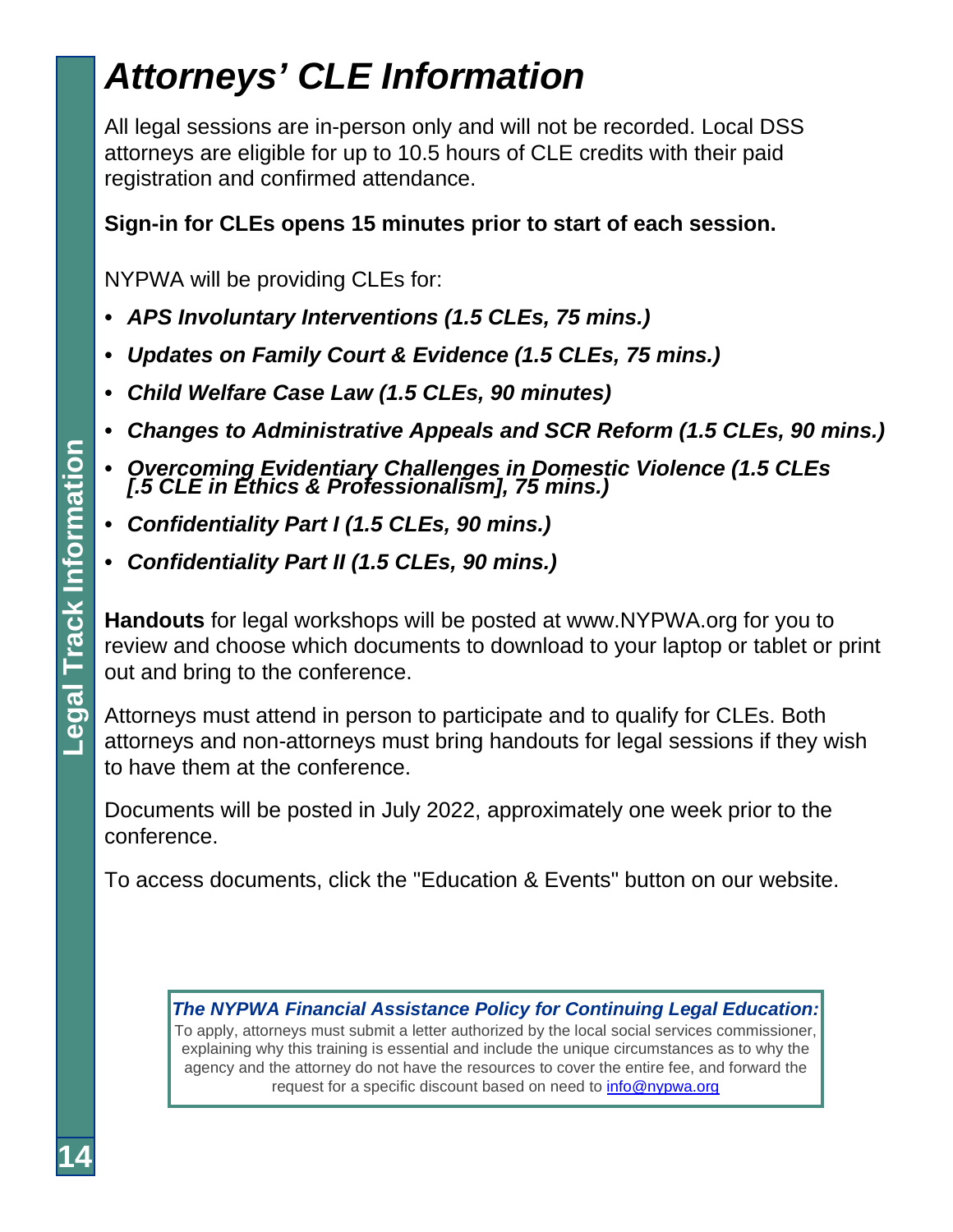#### **NYPWA'S 153 R D ANNUAL SUMMER CONFERENCE JULY 17-20, 2022**

#### **REGISTRATION INSTRUCTIONS**

- 1. Complete the Conference Registration form (upper portion) and return the form to the NYPWA with your voucher, check, or credit card information.
- 2. Meals ARE included with multi-night hotel packages at The Saratoga Hilton. If you want to order meals only, and do not need lodging, use the "Meals Order Form" below. Send it, with payment, directly to the NYPWA by **Friday, June 17, 2022**. Please note: meals are NOT included with the cost of conference registration; they must be purchased separately. Multi-night hotel package meal tickets will be available at The Saratoga Hilton Registration Desk under the name listed on the hotel registration form. Tickets purchased with the Meals Order Form below will be available at the NYPWA Registration Desk.
- 3. Carefully read the Hotel Reservation Policy, noting that the cut-off date for hotel registration is **Friday, June 17, 2022**.
- 4. Complete the Hotel Registration form with all applicable information be sure to check the correct rooming package and return the form to The Saratoga Hilton. (One night reservations will be accommodated at the nearby Courtyard by Marriott.)

#### **CANCELLATION POLICY**:

Refund of registration fee, less a \$15 administrative fee, will be made only when cancellation is received in writing and emailed by July 17, 2022.

#### **NYPWA CONFERENCE REGISTRATION**

|                                                       | <b>By</b>       |                    | 6th LDSS                           | District:                                                                                                                                                                                                                             |  |
|-------------------------------------------------------|-----------------|--------------------|------------------------------------|---------------------------------------------------------------------------------------------------------------------------------------------------------------------------------------------------------------------------------------|--|
|                                                       | June 17         | June 17            | Registrant                         | Name & Title: Name & Title:                                                                                                                                                                                                           |  |
| □ Full Conference                                     | $\Box$ \$204.00 | $\square$ \$218.00 | $\Box$ FREE                        | Address: the contract of the contract of the contract of the contract of the contract of the contract of the contract of the contract of the contract of the contract of the contract of the contract of the contract of the c        |  |
| $\Box$ One-Day                                        | $\Box$ \$131.00 | $\square$ \$134.00 | $\Box$ FREE                        | Phone Number & Email: The contract of the contract of the contract of the contract of the contract of the contract of the contract of the contract of the contract of the contract of the contract of the contract of the cont        |  |
| <b>NYPWA Forms of Payment:</b>                        |                 |                    | <b>Credit Card Payment Contact</b> |                                                                                                                                                                                                                                       |  |
| Check: Make Payable to "NYPWA"                        |                 |                    |                                    | (if NOT the same as above [name, title, email & phone number] -                                                                                                                                                                       |  |
| Voucher: Email to info@nypwa.org or use surface mail. |                 |                    |                                    |                                                                                                                                                                                                                                       |  |
| Credit Card (Visa, MasterCard, Amex, Discover):       |                 |                    |                                    | <b>Payment Options:</b>                                                                                                                                                                                                               |  |
| Provide ONLY by surface mail or by phone              |                 |                    |                                    | 1) Mail: Please complete this form and return via mail to:<br>NYPWA, 130 Washington Avenue, Albany, NY 12210<br>2) Call: (518) 465-9305<br>3) Email: Send form to info@nypwa.org and we will call you for<br>credit card information. |  |
| Card Holder Name: Care and Holder Name:               |                 |                    |                                    |                                                                                                                                                                                                                                       |  |
| Credit Card Number:<br><u> Credit Card Number:</u>    |                 |                    |                                    |                                                                                                                                                                                                                                       |  |
| Expiration Date: Expiration Date:                     |                 |                    |                                    |                                                                                                                                                                                                                                       |  |
|                                                       |                 |                    |                                    |                                                                                                                                                                                                                                       |  |

#### **MEALS ORDER FORM**

If you are not ordering a hotel package, all meals must be purchased individually through the NYPWA by completing this MEALS ORDER FORM. Please return the completed form with payment directly to the NYPWA.

|                           | PRICE                         | <b>SELECTION</b> |  |  |
|---------------------------|-------------------------------|------------------|--|--|
| MONDAY, JULY 18           |                               |                  |  |  |
| <b>Breakfast</b>          | \$36.55                       | ⊓                |  |  |
| Lunch                     | \$41.77                       | ⊓                |  |  |
| Dine-Around Meal Voucher  | \$35.00                       | ⊓                |  |  |
| TUESDAY, JULY 19          |                               |                  |  |  |
| <b>Breakfast</b>          | \$36.55                       | ⊓                |  |  |
| Lunch                     | \$41.77                       | ⊓                |  |  |
| Dinner Buffet             | \$62.66                       | ⊓                |  |  |
| <b>WEDNESDAY, JULY 20</b> |                               |                  |  |  |
| <b>Breakfast</b>          | \$36.55                       | ⊓                |  |  |
|                           | <b>TOTAL AMOUNT ENCLOSED:</b> |                  |  |  |

*Please inform your server at each meal of any special dietary needs.*

*Please submit conference registration form:*  NEW YORK PUBLIC WELFARE ASSOCIATION • 130 WASHINGTON AVENUE • ALBANY, NEW YORK 12210 • www.nypwa.org • PHONE: 518-465-9305 • FAX: 518-465-5633 • info@nypwa.org •